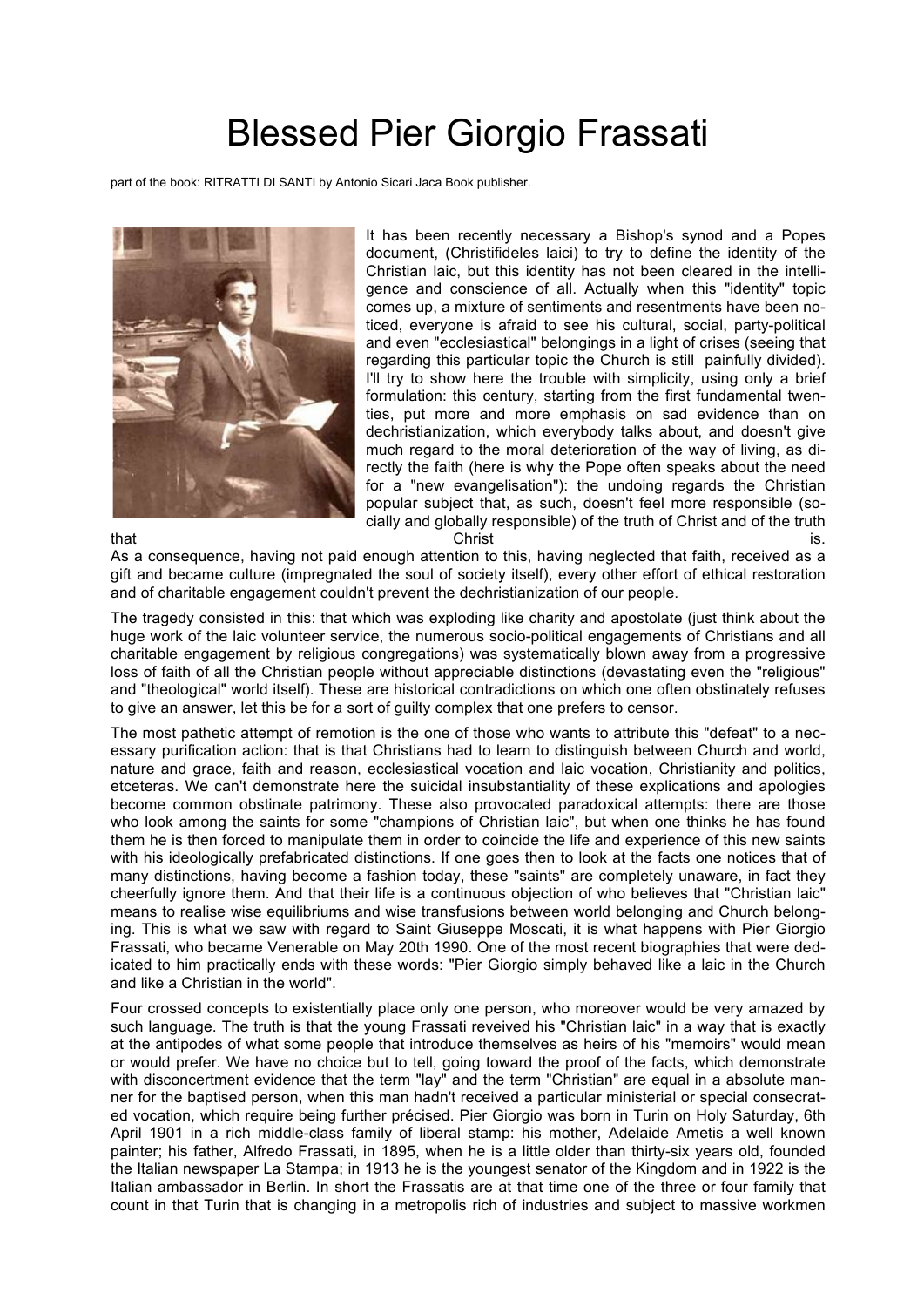immigrations. But if the family situation from the point of view of the social prestige is comfortable and stimulating, it is, instead, sad from the point of view of the bonds of affections. Mother and father live a difficult and very formal life, a facade kept only for dignity and for their sons: dad is always busy "somewhere else", among the big troubles of the newspaper and public life, mum repays herself with brilliant social relationships and with a rigid and cold educational system. Witnesses define her as a "modern woman, in advance of the times for her extreme ideas of liberality".

Liberality that doesn't regard her sons: Luciana, still living sister of Pier Giorgio, tells that their childhood never lived indeed, spent a "badly defined nightmare in that huge gentlemanly house that sometimes seemed "a sad barracks". During decades it's been trendy to present this saintly university youth as a model of freshness and purity, full joy of life, of physical and spiritual rigour and of rich generosity towards the less privileged, as well as of impetuous socio-political engagements. But the aspects of passion and crucifixion are been neglected and silent (those alone permit to live like "risen") that is on the daily background of his life and dead. Let's come back for now to the beginnings of his spiritual itinerary. His family passed on to him most of all a system of rules and duties (that is not actually evil, but can be rather sad), a system that through his mother referred to the comprehension of life as generally Christian, while through his father referred to a natural goodness, but void of faith. Pier Giorgio absorbed Christian life immersing himself, spontaneously and by personal choice, in the living water that the Church of that period offered him: of that Church, in which limits and troubles were not missing, he felt "part", an active member, attached to a vine like the Gospel says, in which good sap flows. One could be surprised listing all the "associations" to which Pier Giorgio wanted to be part of, often against the opinion of his family, participating actively and taking on responsibilities.

The names of these associations can seem today disused and pietistic, but they mustn't make us forget that at that time they show the living cores of a Church in ferment: Apostate of prayer, Eucharistic league, Young worshippers university students association (with the engagement of nocturnal adoration every second Saturday of the month), Marian congregation of the third Dominican order, and others. And these are only a few belongings through which he educated himself most of all to prayer, that means to possess a Christian heart, a memory, a wish, an absolute "mendicancy" of his being. We could dedicate ourselves to describe the practices and engagements that those associations involved, but the most important aspect is in observed that his person didn't loose himself and didn't shatter in thousand little pieces or in thousands devoutness, but was structured integrally so as to not leave empty, weak, or petty spaces. Most of all, everything had a centre: daily Communion. "Are you a overdevout?" somebody asked him one day at the university (believers were insulted like this at that time, from the Masonic-liberal, fascist, and social-communist". No, Pier Giorgio answered giving back the hit with goodness, but with as much firmness, no, I remain a Christian!" All that prayer generated in him a sure passion for all reality indeed and he, with the same intensity, lived the duty and the pleasure to belong equally to cultural, sporting, social, political associations, until that "popular party" that was becoming like whisper for the engagement and the identity even the political ideas of believers. In 1919, still under age, Pier Giorgio signed up to the university club "Cesare Balbo", that included also a "Saint Vincent conference". Here is the description some members give of the ambient: the club was from my point of view mouldy and not very interesting and the presence was most of all justified by being able to play bar billiards. And another: As at the "Cesare Balbo's" as at the catholic residence where we used to live, there were lots of good guys, but hundreds of them at least didn't do anything else but speak about adventures with girls while others, false and over-devout, appeared to be 'could have been' clerics. It's a good description of why we assisted during passed decades to the collapse of a kind of catholic association and to the revitalisation of a big part of parish oratory.

Frassati and some friends decided therefore to take in hand the circle. In a flier of auto propaganda they proposed themselves as responsible: Students! Do you want to modernise and give new blood to the circle? Do you want it to live above all its life and as an audacious Christian over every rancidity of the fifteen-century and pigtail? Submit the fates of it to the following colleagues: Borghesio, Oliviero... Frassati. That recent biography which we have mentioned, explains that Pier Giorgio was then with the most progressive and bore this testimony: He was always on the opposition, he didn't understand half terms, bland measures, diplomacy, also necessary sometimes to direct a boat with so numerous a crew and difficult as that of an university circle. He was an extremist, it would have wanted exactly to apply the Gospel and sometimes he was a little rough and angular. He didn't admit deviations, the arrangements were contrary to his character and he was not a malleable one. Mystery of the words: today people of this kind are defined "reactionaries and fundamentalists".

Pier Giorgio is made to pass instead as a "progressive". This is not enough for hiding an evident fact: that he has not been really an example of " laic" in the sense in which this value is spread and publicised today. It is the case therefore to sift well this typical "progressivism" that one is prepared to recognise only towards saints. We have a series of episodes available. In the September 1921 in Rome the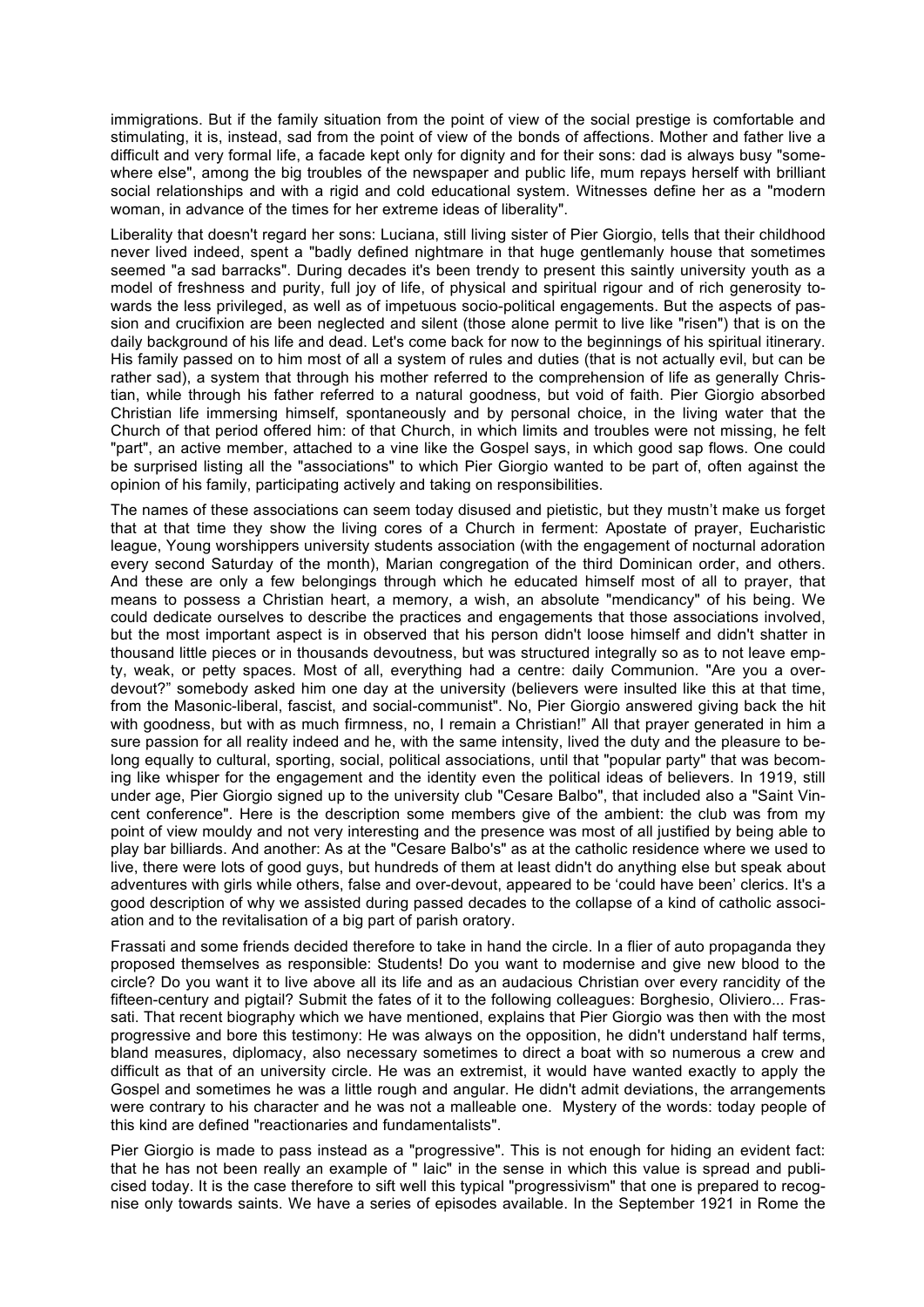national Congress is held of the Italian Catholic youth, in the 50° anniversary of the foundation. There are more than young people present. The Sunday mass of September  $4<sup>th</sup>$  is anticipated to the Coliseum, where the teams converge coming from all over Italy: every group with its flag. But the liberal-Masonic Police headquarter kept watches on horse in order to prevent the celebration and the young people were forced to return to S. Pietro Plaza, where the celebration could take place on the church square, followed then from a hearing in the gardens. When the young people in the Vatican decided to go to the 'Altare della Patria' singing the alternate song of" Brothers of Italy and "We want God", the Police headquarter decided again to disperse the procession using force. Here is a testimony that concerns our young "saint"; Pier Giorgio holds up the tricolour flag of the Caesar Balbo club. Suddenly they emerge from the front door of the Altieri Building, where there were set aside, about two hundred regal watches to the orders of the most sectarian police officer that I have never known. Cries: " Set with the muskets, remove the flags!" It seems that they have to deal with beasts. They beat with muskets, they grab, they tear, and they break our flags. We defend them, as we are able with our hands and teeth. I see Pier Giorgio taking on two guards that try to tear the flag from him. ... They push us into the courtyard of the Building that is used as a safety room... Meanwhile in plaza of Jesus the bestial show continues... A priest is thrown literally on the courtyard with his cassock torn and a bloody cheek. To our cry of protest they again set with the blows of muskets... Together we knelt on the ground, in the courtyard, when the torn priest lifted the rosary and said: " Boys, for us and for those that have struck us, let's pray!" The magazine Catholic Civilisation, in a time when things were called by their names, telling the facts explained them this way: " The sect, furious from such an unexpected demonstration of faith, wanted to make blackmail of it". And still: "The fact, owed to turbid intrigues of sect and party... ". And it defines the distorted chronicles that the Newspaper of Italy and the Resto del Carlino made the work of "certain journalists more ignoble and more sectarians". The day after young Catholics had to go themselves to S. Peter's again and Pier Giorgio with his guys recrossed the city bringing in triumph the stubs of broken and torn flags to which he had hung a great poster with the writing: "Tricolour slashed by order of the Government". A "progressive" fact, as we see. However it was spoken of all over Italy.

A friend of Pier Giorgio tells: While everyone was speaking of him, he showed reluctance to the congratulations that came from every part. Those praises seemed strange to him because he could not understand as a young Catholic that circumstance could act in different way. The following year the law was declared that prohibited religious teaching in schools, just when at Catholic associative level we complained of the "deplorable disorganisation" of the students. In Turin Pier Giorgio wrote a letter to the partners of the "Militias Marie" club, which he belonged to as delegate of the students. He wrote: Our young people need a proper education for their strength and a solid apologetic base to face the continuous dangers, to which they are exposed while unfortunately attending corrupt public schools ... We who by the grace of God are Catholic we don't have to waste our lives... We have to temper ourselves to be ready to sustain the struggles that we will certainly have to fight for the conclusion of our program.

Pier Giorgio expressly asks: "continuous prayer "," organisation and discipline"," "sacrifice of our people and of ourselves" and he offered the possibility of "after school activities where (the students) will complete the culture that the public schools are not able to give, they will be educated at the same time in the religious and philosophical matters". He concluded: While I am thanking you for what you will do, sure that you will be compensated largely in life, I greet you as a Christian. Hurrah Jesus! The students' delegate. Pier Giorgio Frassati. At to end of that same year the FUCI exposed in its glass showcase at the Polytechnic the notice for a night-time adoration of the Eucharist. Evidently the notice "stuck out" among the thousand motley notices that, in the other glass showcases, spoke of dances, parties and funs, and so the anticlerical ones democratically decided to tear them and the voice scattered. A friend tells: I remember Pier Giorgio, upright in front of the glass showcase with a baton in his hand, and a howling uproar among the one hundred students. Insults, threats, struck they weren't able to shift him. The greater number however, had the upper hand.

The glass showcase went into pieces and the notice was burnt. However the destruction of the glass showcase and the notices had become a vice, since the anticlerical ones punctually entrusted the Giordano Bruno's club. More than a "forge", already, spoke about the necessity to maintain good relationships and to begin negotiations. Frassati didn't allow half terms: "I shall fight. Do we not have the right to defend ours glass showcase, or do they only have the right to break it? The others sustained that it was not possible however to stay there to continually keep watch, but Pier Giorgio was hasty". I say that it is needed in order to give a lesson". In another occasion, for the Easter parties, he had posted a sacred notice in the courtyard of the university. They tore it. Pier Giorgio copied it by hand and put it up again "with geometric progression", reaching the number of 64 copies. Since the beginnings of 1920 when the nervous workers started, he accompanied them as a body guard, in the red suburbs in Turin, a Dominican monk that went to talk to the young workers", among howling and threatening Bolsheviks", and not rarely, to defend him, it ended up coming to the hands. In times of political elections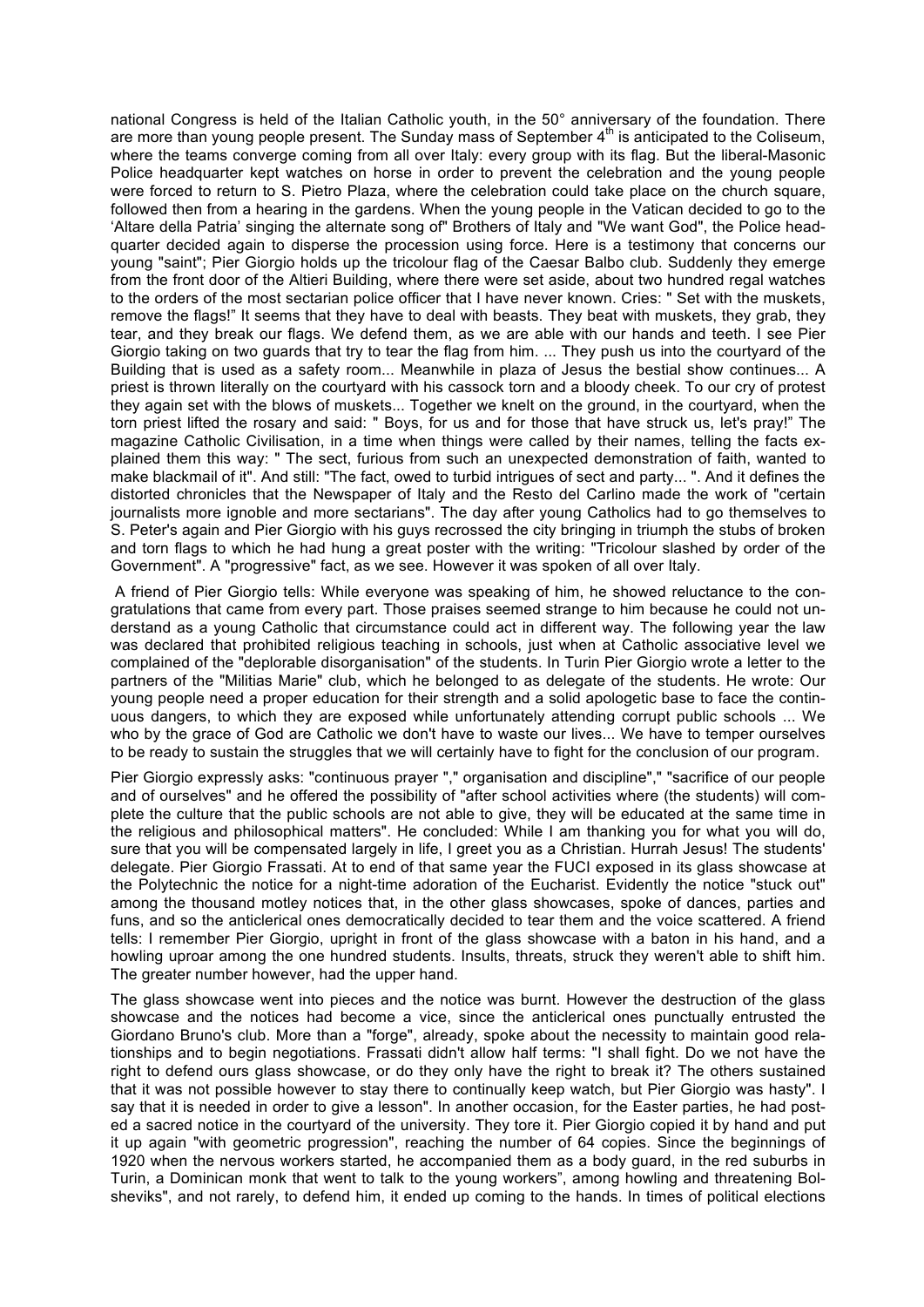he spent entire nights driving a car full of manifests, fliers and printouts and holding on the running board two big overflowing pots of glue, and "attaching" in the most 'hot' points of the city, not without undergoing aggressions and organised defences. And it will certainly not be fun. When they instigate the fascist teams, the opposition of Pier Giorgio will be so determined that his same house will be aimed at: on a Sunday, while he is having lunch alone with his mother, a team storms into the house, armed with batons of lead balls covered with leather, and start to smash the mirrors of the antechamber and any furniture they come by.

Pier Giorgio succeeds in grasping a baton and sent them running. Even the foreign press brings the news of the episode. In a letter Pier Giorgio himself tells: Dear Tonino, I'm writing to reassure you: you will read in the newspaper that we have suffered a small devastation in the lodge from some of the fascist pigs. It's been more an exploit of cowards but nothing more... They have no shame: after the facts in Rome they shouldn't let themselves be seen but be ashamed of being fascist. In another occasion to who attacked him he shouted: Your violence cannot overcome the strength of our faith, because Christ doesn't die. He suffered basically because he began to discover the weakness of that "popular party" in which he had believed. He was already enrolled to his foundation and he publicised it without fear. He was convinced that "the party would have been really popular when big numbers of faithful to the Christians professional organisations had sustained it».

A friend tells that, when Pier Giorgio spoke about it, he showed his love for it, because "it felt that it was a social result of his faith". With the beginning of fascism he was humiliated by having to ascertain the weakness and the changing of many adherent of the popular party, but unlike so many he tenaciously stayed attached to it "with the last hopes, with the last thoughts, with the last wishes". When the Manager of the' Popolo', Giuseppe Donati, had to leave in exile, only Pier Giorgio was at the border to say good bye and to shake his hand, challenging the eyes of the fascist police. Donati in person then wrote: " I saw in him the last friend of the Country that I left". And Pier Giorgio would be dead three months later. From the social and political point of view he was afflicted by the scarce intelligence of faith of many members of the Catholic associations: that is the lack of the view of faith applied to reality with intelligent love. In 1921, participating at the national congress of the FUCI in Ravenna, he had proposed and defended the thesis of the breaking up of the FUCI to make it meet it in an ampler "Catholic youth" that united intellectuals, workers, students and simple people. He found opposition in the ecclesiastical assistant of the FUCI, but he didn't show it had been understood. He frequented the most vigorous club of workers, such as the "Savonarola", composed of metal mechanics workers of the Fiat, well situated in front of one of the more trained communist clubs. We brought, a friend tells, to the centres of religious, cultural, social and syndicalism associations... Everywhere, it can be said, Pier Giorgio was present and he co-operated and participated in every initiative... He wasn't even missing at the club of the Legionaries (of particular importance, if one thinks that the First World War had shortly ended) and at the Union of the Job, where the students met the workers. Christian identity was for Pier Giorgio opened to all ambits, social and political, even beyond the national borders. He was indignant because France ruined "the most Catholic part of Germany"; militarily occupying the Ruhr ("it's an infamy!" he said) and he wrote a letter of protest to a German daily paper. In the same way he sustained with public declarations the struggle of the Irish people that asked for " Independence of its nation and its spirit." He had become interested in the international association Pax Roman that united the university Catholics of all nations; and he wanted to be the organiser of a conference that he held in Turin. All these indications must not make us forget that we are speaking of a university student with continuous and difficult examinations to be undertaken and overcome with at least good results, but after strenuous work. To succeed he had to applicate himself for a long time, and he wasn't exceptionally gifted. Yet even his study was illuminated by charity and faith, if one thinks that among all the possibilities that were offered to him, and they were notable, given his social condition, he had preferred to enrol himself in the faculty of mining engineering, because during his sojourn in Germany he had ascertained the particular gravity of the conditions of work of the workers of the sector: " "I want to help my people in the mines and I can do this better as a laic than as priest, because priests here are not in contact with the people". This was the way he explained the field of his studies that he had chosen to Louise Rahner, the mother of the famous theologian, in who's house he sojourned for a certain time. He said he wanted to become "a miner among the miners". There is another aspect of his life that we have to describe, a more known one, but that now, in the amplest picture that we have delineated, it finds its correct position. It deals with that " voluntary service of charity" to which Pier Giorgio constantly devoted himself, emerging himself in the liveliest tradition of the social saints of his country (Don Bosco, Cottolengo, Faà di Bruno, Murialdo, and Orione). Here is a delineated sketch from G. Lazzati, to commemorate the 50° anniversary of the birth of Pier Giorgio: Estranged the men, beginning from his relatives, they will see this youth to whom nothing seemed to be missing in order to be a champion of worldliness (...) to drag through the streets of Turin wheelbarrows full of the poor mens household implements looking for houses, and to sweat under the load of big packages also badly packed, and to enter the bleaker houses where poverty and vice go to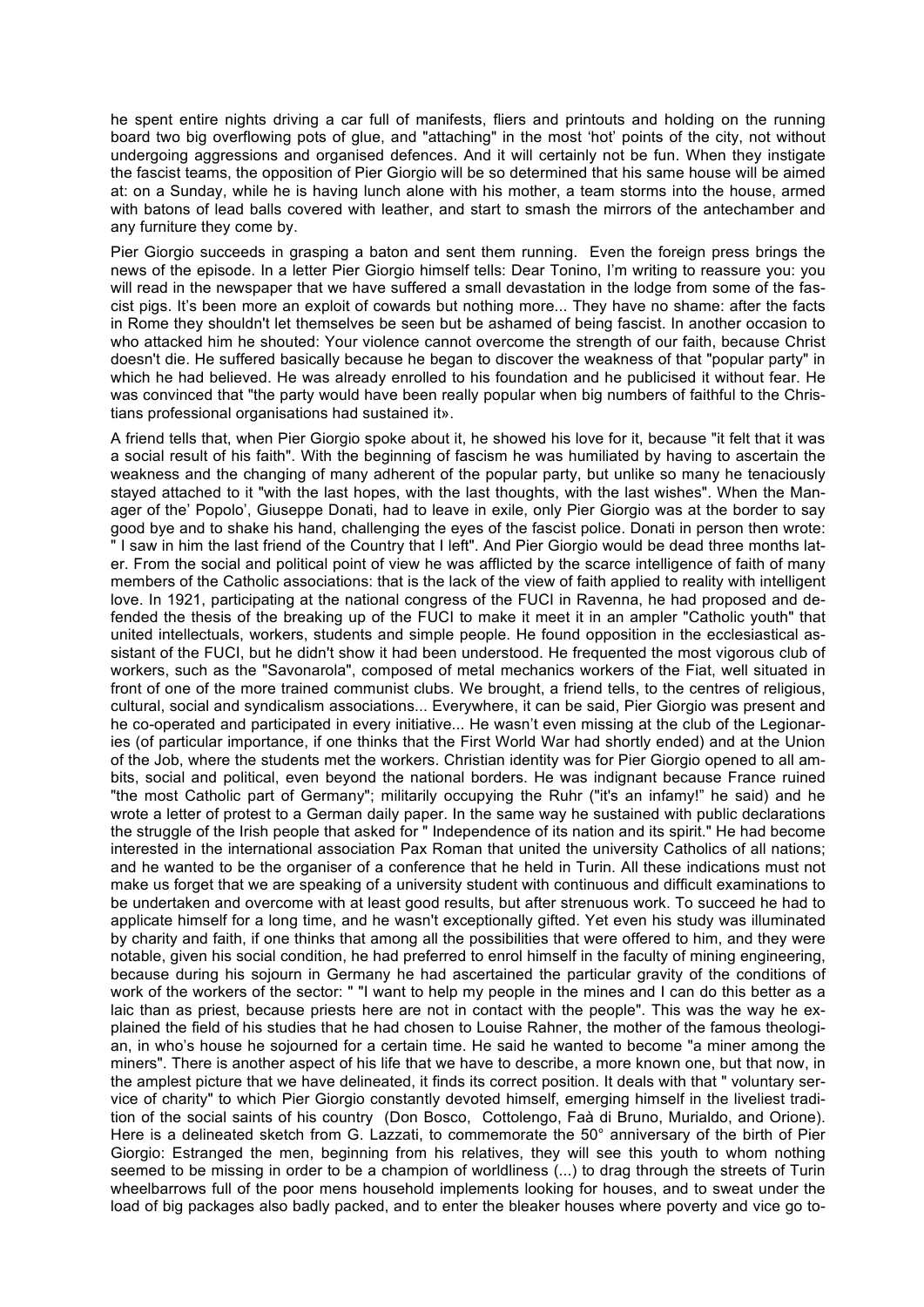gether, under the hypocritically scandalised eyes of a world that does nothing to help them better themselves; and to make himself, with amazing humility, he, the son of the Italian ambassador in Berlin, he, the senator's son, solicitor for the poor, and for them to remain without a cent for a tram to get back home, but returns home at all hours of the night... His sister Luciana has revealed that the situation was more humiliating than can be imagined: at home Pier Giorgio passed as a fool and they kept him short of money: to be able to give to the others, he often had to deprive himself not only of the superfluous but of the necessary. What he did for the numerous poor families, of whom he took care of as a member of the "Saint Vincent", results from thousand of episodes full of charity and from thousand thankful testimonies. It was not therefore, a dull charity: "to give is beautiful he said, but still more beautiful it is to put poor men in condition to work". He knew well that charity was a matter of social justice indeed". It was discussed; a friend narrates, of certain agricultural pacts. He sustained that the land belongs to the farmers and it must be given to who works it. Impulsively I exclaimed: 'But you that owns fields, would you do it?' He looked at me and he told me in few words: They are not mine...I'd do it immediately!».

The conscience, with which meanwhile he acted, lightening, as he was able to, the misery of the poor, with his own sweat, emerged when he had to convince others to participate in his exploit. A friend tells: One day he tried to convince me to take part in the "S. Vincent". My difficulty was that I didn't have enough courage to enter the dirty and malodorous houses of the poor, where I could catch some illness, he in all simplicity answered that to visit the poor was like visiting Jesus Christ. He said"; around the crippled, the miserable one, around the wretch I see a light that we don't have..." that visiting poor men hovels was possible to get some serious illness was not a way of saying. And in fact Pier Giorgio became ill in a terrible way: despite that he was physically tempered by sport, he contracted fulminating polio during one of his "visits», that killed him in a week. It was a week of passion. Before briefly telling this, let's see the image again that has been handed down of this university youth: "bourgeois", open, healthy, jovial, a passion for the mountain and of skiing, noisy at parties, animator of a healthy goliardy (he had founded a " Society of the Left Types" with a proper statute). All of this was not just appearance but in his nature. Yet, this same nature, without dissociation's, without highs and lows, without changing of character, it was also deeply tempered by his and others suffering. Among them a lacerating suffering, we have also to remember the deep love for a girl of humble conditions, love to which he morally felt forced to abdicate when he realised that his choice, for the prejudices of the family, it would have never been approved. He understood that a possible insistence of his would have provoked the definitive breaking of the bond between him and his parents. God suggested, in the depth of the heart (and we owe to interpretative the episode considering his entire brief life; without knowing it, Pier Giorgio was already a step away from death) not to seek his happiness at the price of the salvation "of his parents": " I cannot destroy a family, he said, to form another one. I will sacrifice myself".

On June 30th 1925, returning from his usual turn of charity, Pier Giorgio started to accuse migraine and inappetence. Nobody minded him: in those days his old grandmother was dying, and that big guy tall and muscular, who no one ever minded or took notice of because he was such a good person, with his inopportune fevers was just annoying. Pier Giorgio started to die, feeling his young body being destroyed, while the progressive and implacable paralysis advanced, without anybody minding him. The dying grandmother continued to polarise the attention of the family, causing physical tiredness and psychological wearing out of all the family. Pier Giorgio was kindly made to understand not to annoy them with his slight illness, when there were already enough troubles in the house and when he would have done better to study for his last examinations that had been dragging on for too long. So Pier Giorgio, humble and obedient, faced alone the symptoms of this terrible illness, the gravity of which he didn't entirely realise, and the agony of what was happening to him, without even being able to speak of it, since every attempt to do so was stopped with unknowing cruelty. When the petrified parents realised what was happening under their eyes, it was too late. The serum made hastily and exceptionally in the Pasteur Institute in Paris arrived when it was too late to be of any benefit. On the last day of his life, Pier Giorgio asked his sister Luciana to take a box of injections that were in his study to one of his poor men because he had not been able to do so, he wished to write the necessary indications and address. It is a note that visually expresses the tragedy: he wanted to write it, at all costs with his own hand which was already tormented by the paralysis, and an almost inextricable tangle of lines and letters are the results. It is his will: his last energies for his last act of charity.

The funeral was a hasten of friends and in particular of poor men; the first to remain astounded, to see so many that loved him and so many he had known, it was his relatives that for the first time understood where Pier Giorgio had really lived in his short years of life, despite he had a comfortable and rich house to which he used to return to, never on time. The most unusual and unexpected commemoration post mortem is the one that the famous socialist Phillip Turati dedicated to him. He wrote in his newspaper: He was really a man, that Pier George Frassati, that death seized at 24. What we read of him is so new; unusual that it fills with reverent amazement even those who didn't share his faith. Young rich, he